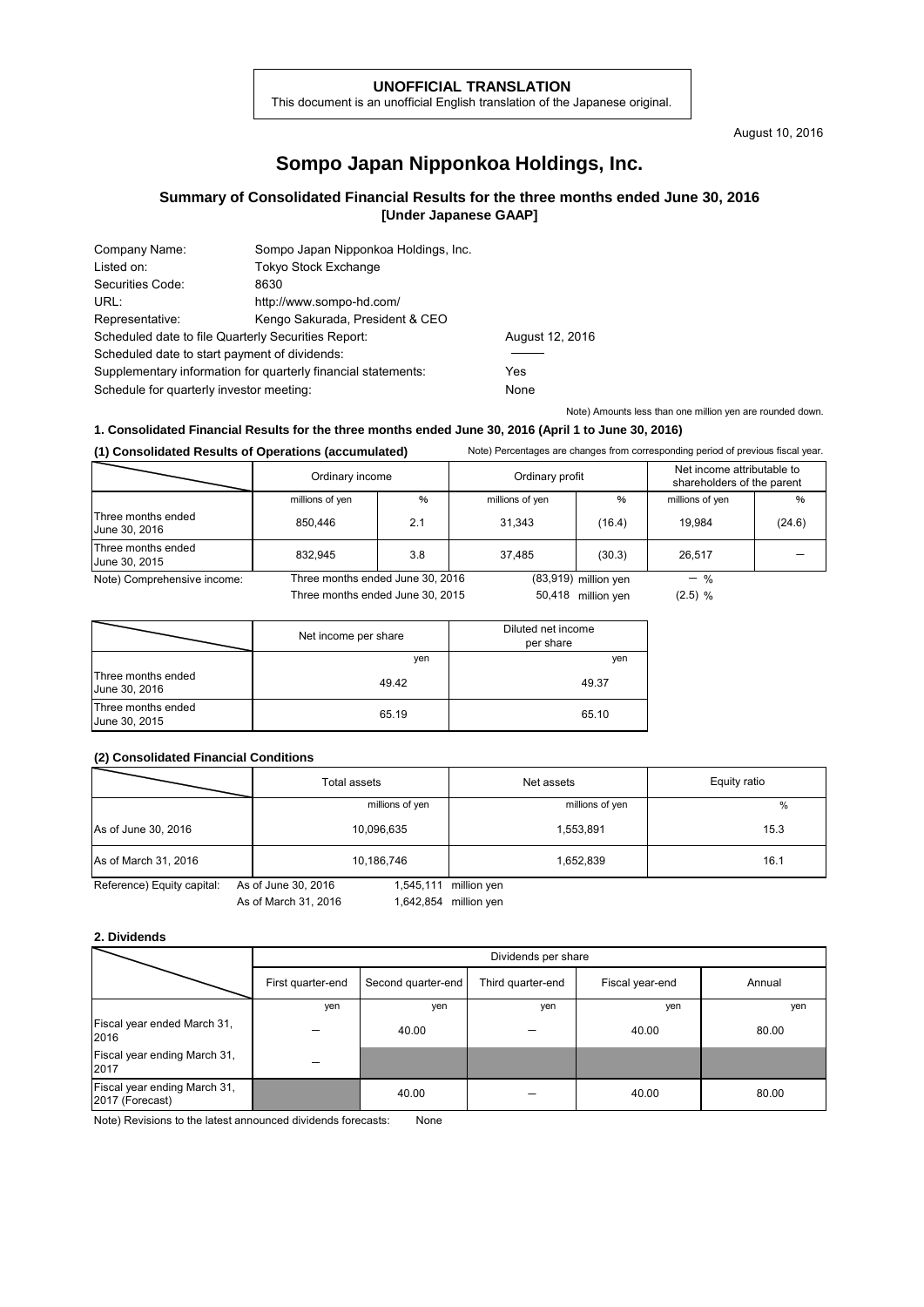### **3. Forecasts of Consolidated Financial Results for the fiscal year ending March 31, 2017 (April 1, 2016 to March 31, 2017)**

Note) Percentages are changes from previous fiscal year.

|           | Ordinary profit |       | Net income<br>attributable to shareholders of the parent |        | Net income<br>per share |
|-----------|-----------------|-------|----------------------------------------------------------|--------|-------------------------|
|           | millions of yen | %     | millions of yen                                          | %      | yen                     |
| Full year | 206.000         | (5.0) | 140.000                                                  | (12.3) | 346.39                  |

Note) Revisions to the latest announced forecasts of financial results: None

#### **(Notes)**

(1) Changes in significant subsidiaries during the three months ended June 30, 2016 (changes in specified subsidiaries resulting in changes in the scope of consolidation): None

(2) Application of accounting methods used specifically for the preparation of the quarterly consolidated financial statements: Yes

(3) Changes in accounting policies, changes in accounting estimations, and retrospective restatements

| (1) Changes in accounting policies due to revisions to accounting standards, etc.: | Yes  |
|------------------------------------------------------------------------------------|------|
| (2) Changes in accounting policies due to reasons other than the above:            | None |
| 3 Changes in accounting estimations:                                               | None |
| 4) Retrospective restatements:                                                     | None |

Note) Please refer to "2. Information Concerning Notes in the Summarized Information (2) Changes in Accounting Policies, Changes in Accounting Estimations, and Retrospective Restatements" on page 3 for details.

(4) Number of shares outstanding (Common stock) :

①Total shares outstanding including treasury stock:

| As of June 30, 2016                      | 415,352,294 shares |  |
|------------------------------------------|--------------------|--|
| As of March 31, 2016                     | 415,352,294 shares |  |
| 2Treasury stock:                         |                    |  |
| As of June 30, 2016                      | 11,032,698 shares  |  |
| As of March 31, 2016                     | 11,189,780 shares  |  |
| 3) Average number of shares outstanding: |                    |  |
| For the three months ended June 30, 2016 | 404,320,024 shares |  |
| For the three months ended June 30, 2015 | 406,752,865 shares |  |

#### **(Expression of implementation status of quarterly review procedures)**

This summary is outside the scope of the quarterly review procedures which are required by the Financial Instruments and Exchange Act, and the review procedures of the quarterly consolidated financial statements have not been completed as of the date of the disclosure of this summary.

#### **(Notes for using forecasts of financial results, etc.)**

The forecasts included in this document are based on the currently available information and certain assumptions that we believe reasonable. Accordingly, the actual results, etc. may differ materially from those projected herein depending on various factors.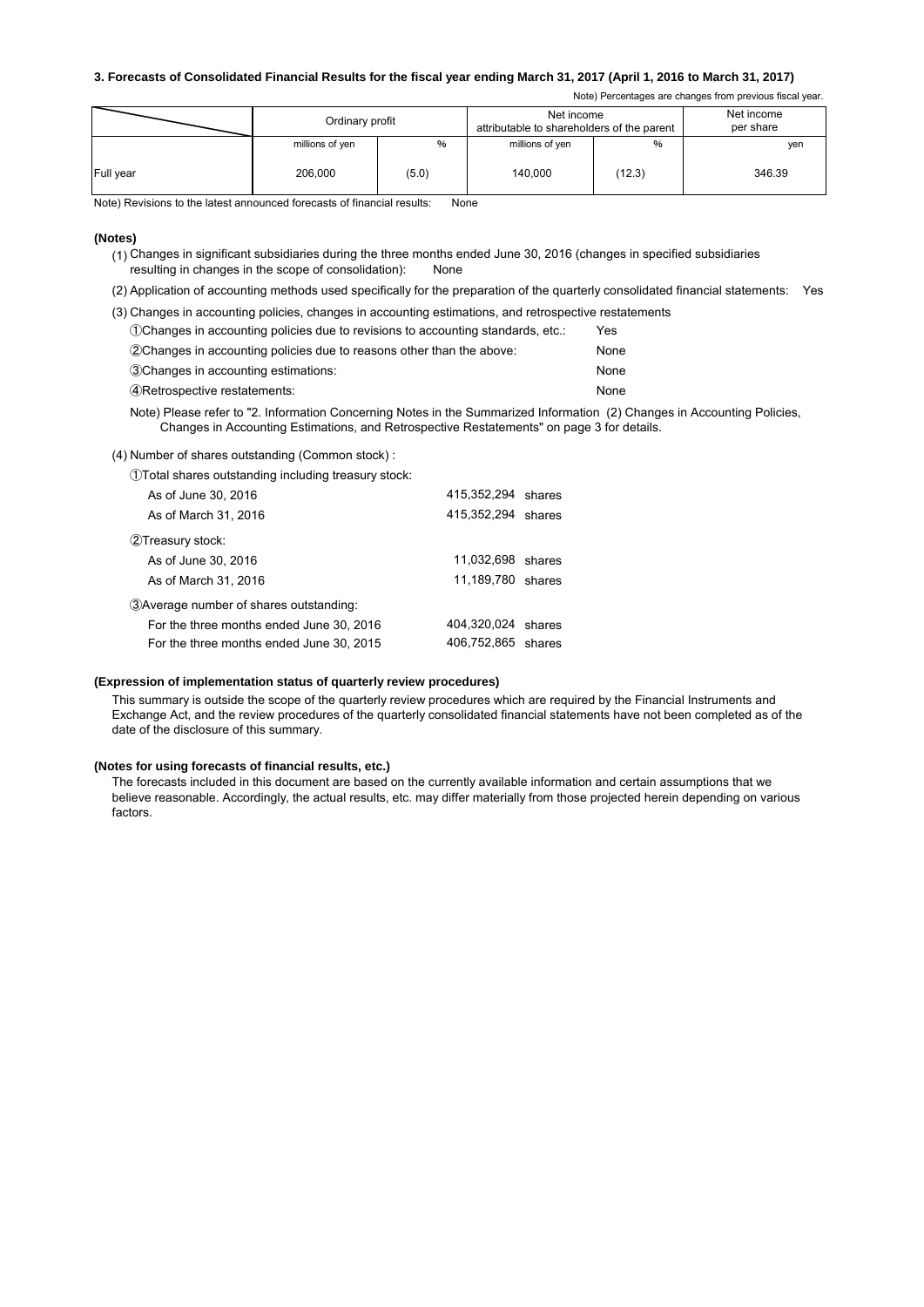# Contents – Appendices

| ntents – Appendices                                |                                                                                                                                                                                                                                |
|----------------------------------------------------|--------------------------------------------------------------------------------------------------------------------------------------------------------------------------------------------------------------------------------|
| June 30, 2016                                      | 1. Qualitative Information Related to Consolidated Financial Results for the three months ended                                                                                                                                |
|                                                    | (1) Qualitative Information Related to Consolidated Results of Operations <b>William Constitute Information</b> Related to Consolidated Results of Operations <b>Constitute Information</b>                                    |
|                                                    | (2) Qualitative Information Related to Consolidated Financial Condition                                                                                                                                                        |
|                                                    | (3) Qualitative Information Related to the Forecasts of Consolidated Financial Results                                                                                                                                         |
|                                                    | 2. Information Concerning Notes in the Summarized Information                                                                                                                                                                  |
|                                                    | (1) Application of Accounting Methods Used Specifically for the Preparation of the Quarterly Consolidated                                                                                                                      |
| <b>Financial Statements</b>                        | (2) Changes in Accounting Policies, Changes in Accounting Estimations, and Retrospective Restatements                                                                                                                          |
|                                                    | (3) Additional Information material contracts and the contracts of the contracts of the contracts of the control of the contracts of the control of the control of the control of the control of the control of the control of |
|                                                    | 3. Quarterly Consolidated Financial Statements <b>contract to the Constantine Consolidated</b> Financial Statements                                                                                                            |
| (1) Quarterly Consolidated Balance Sheet           |                                                                                                                                                                                                                                |
| (2) Quarterly Consolidated Statement of Income and |                                                                                                                                                                                                                                |
|                                                    | Quarterly Consolidated Statement of Comprehensive Income <b>construction controller construction</b>                                                                                                                           |
| (3) Notes on Going-Concern Assumption              |                                                                                                                                                                                                                                |
|                                                    | (4) Notes on Significant Changes in Shareholders' Equity (1) 11 million control and Significant Changes in Shareholders' Equity                                                                                                |
| 4. Supplementary Information                       |                                                                                                                                                                                                                                |
|                                                    | (1) Summary of Results of Operations (Consolidated) manufactured control of the summary of Results of Operations (Consolidated)                                                                                                |
|                                                    | (2) Premiums Written and Claims Paid by Business Lines (Consolidated) manufactured controller and Claims Paid                                                                                                                  |
|                                                    |                                                                                                                                                                                                                                |
|                                                    |                                                                                                                                                                                                                                |
|                                                    |                                                                                                                                                                                                                                |
|                                                    |                                                                                                                                                                                                                                |
|                                                    |                                                                                                                                                                                                                                |
|                                                    |                                                                                                                                                                                                                                |
|                                                    |                                                                                                                                                                                                                                |
|                                                    |                                                                                                                                                                                                                                |
|                                                    |                                                                                                                                                                                                                                |
|                                                    |                                                                                                                                                                                                                                |
|                                                    |                                                                                                                                                                                                                                |
|                                                    |                                                                                                                                                                                                                                |
|                                                    |                                                                                                                                                                                                                                |
|                                                    |                                                                                                                                                                                                                                |
|                                                    |                                                                                                                                                                                                                                |
|                                                    |                                                                                                                                                                                                                                |
|                                                    |                                                                                                                                                                                                                                |
|                                                    |                                                                                                                                                                                                                                |
|                                                    |                                                                                                                                                                                                                                |
|                                                    |                                                                                                                                                                                                                                |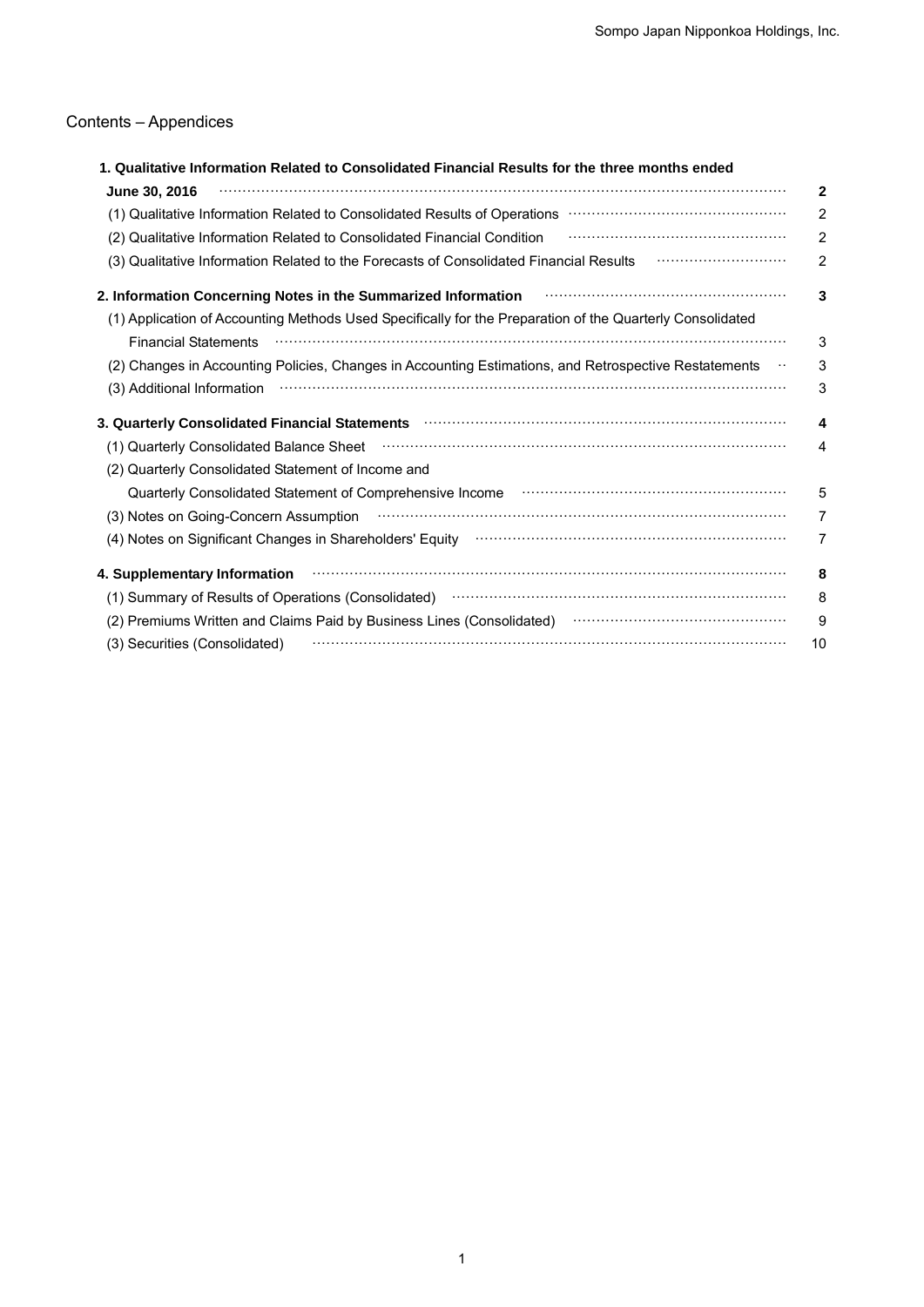# **1. Qualitative Information Related to Consolidated Financial Results for the three months ended June 30, 2016**

## (1) Qualitative Information Related to Consolidated Results of Operations

During the three months ended June 30, 2016, the global economy continued to gradually recover as a whole, but decelerated to some extent primarily in emerging countries. Global economic uncertainty increased due to the Leave camp's victory in the U.K. EU membership referendum. The Japanese economy remained on a moderate recovery path due mainly to improving employment and income levels, but some activity remained weak, including personal consumption and exports.

Under these circumstances, the consolidated financial results of the Sompo Japan Nipponkoa Group ("SOMPO HOLDINGS") for the three months ended June 30, 2016 were as follows:

Ordinary income increased by 17.5 billion yen to 850.4 billion yen compared with the same period last year, the components of which were underwriting income of 770.2 billion yen, investment income of 47.7 billion yen and other ordinary income of 32.3 billion yen. Meanwhile, ordinary expenses increased by 23.6 billion yen to 819.1 billion yen compared with the same period last year, the components of which were underwriting expenses of 651.0 billion yen, investment expenses of 13.6 billion yen, operating, general and administrative expenses of 127.5 billion yen and other ordinary expenses of 26.8 billion yen. Sompo Japan Nipponkoa Holdings, Inc.<br> **dated Financial Results for the three months**<br>
sults of Operations<br>
global economy continued to gradually recover as a<br>
n emerging countries. Global economic uncertainty<br>
EU membershi

As a result of the foregoing, Sompo Japan Nipponkoa Holdings, Inc. (the "Company") reported ordinary profit, calculated as ordinary income minus ordinary expenses, of 31.3 billion yen, a decrease of 6.1 billion yen from the same period last year.

The Company posted net income attributable to shareholders of the parent, after extraordinary items, net of income taxes and deferred income taxes and others, of 19.9 billion yen, a decrease of 6.5 billion yen from the same period last year.

### (2) Qualitative Information Related to Consolidated Financial Condition

Total assets as of June 30, 2016 amounted to 10,096.6 billion yen on a consolidated basis, a decrease of 90.1 billion yen from March 31, 2016, due mainly to a decrease in unrealized gains and losses on securities available for sale.

### (3) Qualitative Information Related to the Forecasts of Consolidated Financial Results

For the fiscal year ending March 31, 2017, the Company is forecasting consolidated ordinary profit of 206.0 billion yen and net income attributable to shareholders of the parent of 140.0 billion yen. There is no change from the forecasts in the Summary of Consolidated Financial Results disclosed on May 20, 2016.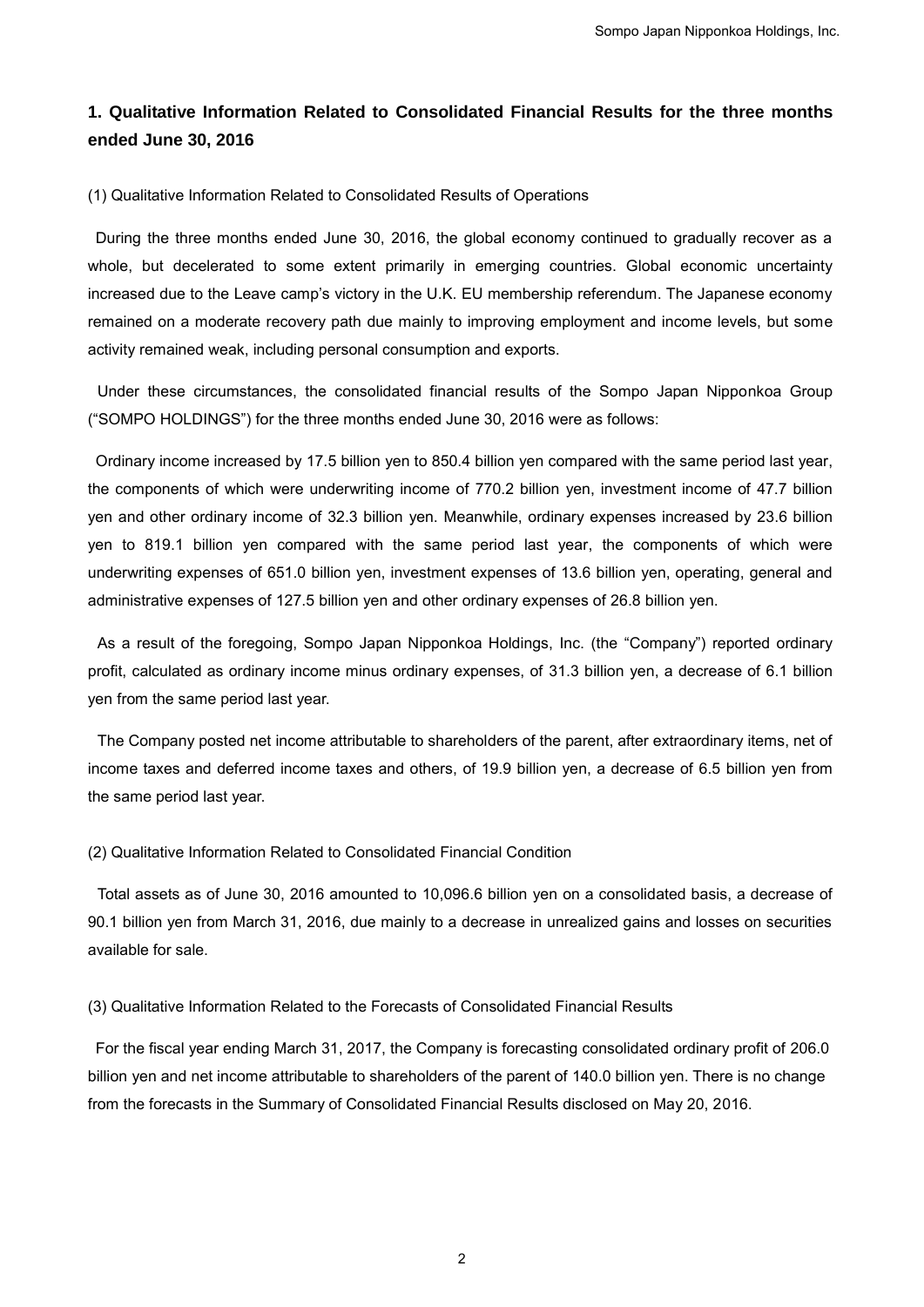## **2. Information Concerning Notes in the Summarized Information**

(1) Application of Accounting Methods Used Specifically for the Preparation of the Quarterly Consolidated Financial Statements

Income tax expenses are calculated by multiplying net income before income taxes by an estimated effective tax rate, which is a reasonable estimate of the effective tax rate after applying tax effect accounting to net income before income taxes for the fiscal year that includes this first quarter. However, if the use of this estimated effective tax rate produces significantly unreasonable results, income tax expenses are calculated by using the statutory effective tax rate. Sompo Japan Nipponkoa Holdings, Inc.<br>
arrized Information<br>
ally for the Preparation of the Quarterly Consolidated<br>
et income before income laxes by an estimated effective<br>
includes this first quarter. However, if the use o

(2) Changes in Accounting Policies, Changes in Accounting Estimations, and Retrospective Restatements (Changes in accounting policies)

In accordance with the amendment in the Corporate Tax Code of Japan, the Company has adopted the "Practical Solution on Accounting for Changes in Depreciation Method related to the 2016 Tax Law Changes" (Accounting Standards Board of Japan Practical Issue Task Force No. 32, June 17, 2016) from the three months ended June 30, 2016, and has changed the depreciation method for structures and fixtures attached to buildings acquired on or after April 1, 2016, from the declining-balance method to the straight-line method.

The effect of this change on the ordinary profit and net income before income taxes for the three months ended June 30, 2016 was immaterial.

## (3) Additional Information

(Application of the Implementation Guidance on Recoverability of Deferred Tax Assets)

Effective from the three months ended June 30, 2016, the Company has applied the "Implementation Guidance on Recoverability of Deferred Tax Assets" (Accounting Standards Board of Japan Statement No. 26, March 28, 2016).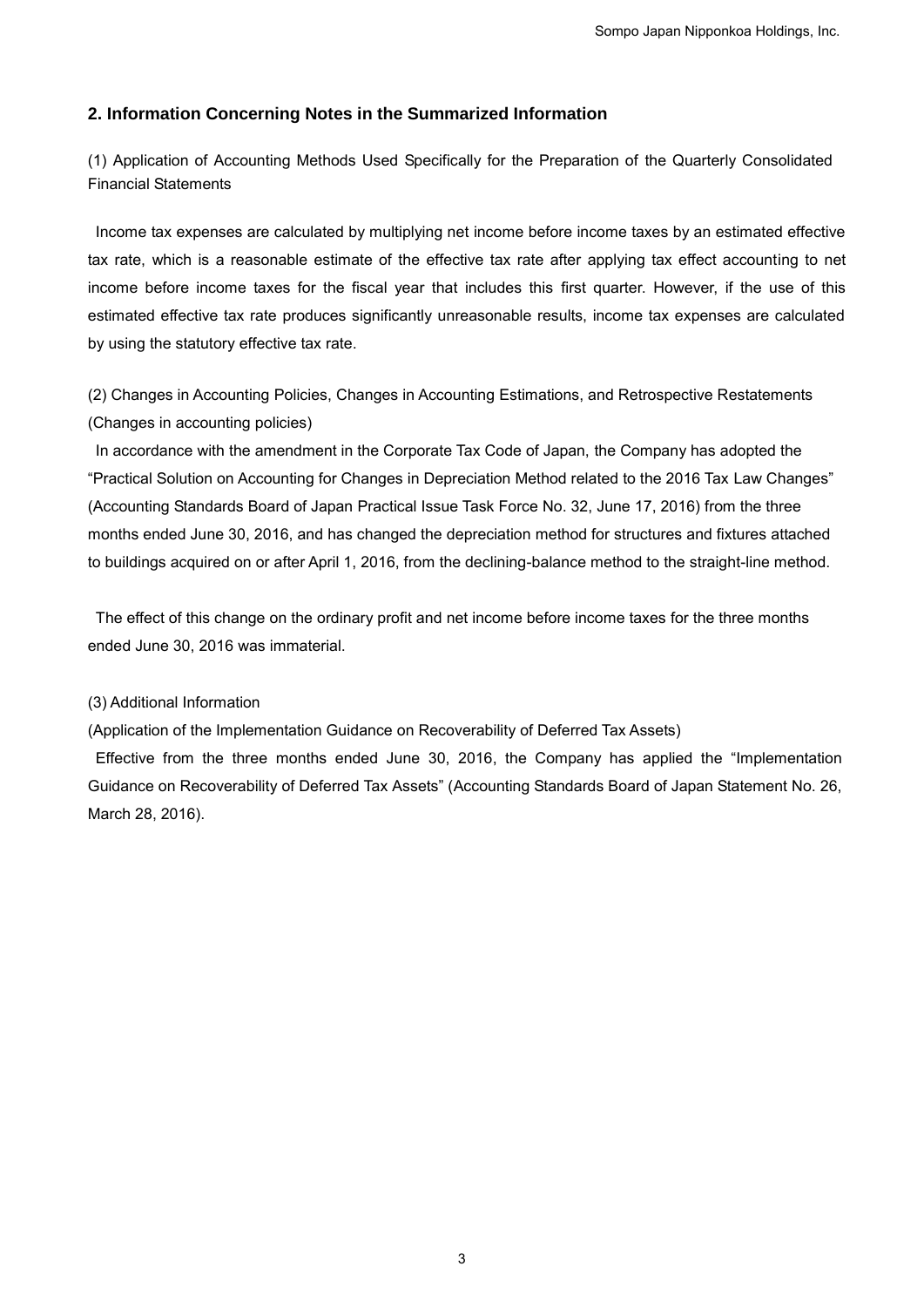# **3. Quarterly Consolidated Financial Statements**

|                                                                   |                      | (Millions of yen)   |
|-------------------------------------------------------------------|----------------------|---------------------|
|                                                                   | As of March 31, 2016 | As of June 30, 2016 |
| Assets:                                                           |                      |                     |
| Cash and deposits                                                 | 550,571              | 505,384             |
| Receivables under resale agreements                               | 77,998               | 109,998             |
| Monetary receivables bought                                       | 11,383               | 10,552              |
| Money trusts                                                      | 114,770              | 109,614             |
| Securities                                                        | 7,408,124            | 7,188,627           |
| Loans                                                             | 609,808              | 612,410             |
| Tangible fixed assets                                             | 404,675              | 401,713             |
| Intangible fixed assets                                           | 146,589              | 146,376             |
| Other assets                                                      | 858,938              | 1,009,018           |
| Net defined benefit asset                                         | 719                  | 753                 |
| Deferred tax assets                                               | 8,639                | 7,839               |
| Allowance for possible credit losses                              | (5, 474)             | (5,654)             |
| Total assets                                                      | 10,186,746           | 10,096,635          |
| Liabilities:                                                      |                      |                     |
| Underwriting funds:                                               | 7,644,560            | 7,703,743           |
| Reserve for outstanding losses and claims                         | 1,244,361            | 1,242,082           |
| Underwriting reserves                                             | 6,400,198            | 6,461,661           |
| Corporate bonds                                                   | 133,675              | 133,675             |
| <b>Other liabilities</b>                                          | 501,276              | 495,533             |
| Net defined benefit liability                                     | 124,124              | 125,138             |
| Reserve for retirement benefits to directors                      | 114                  | 69                  |
| Reserve for bonus payments                                        | 27,575<br>180        | 12,303              |
| Reserve for bonus payments to directors                           |                      |                     |
| Reserves under the special laws:<br>Reserve for price fluctuation | 62,487<br>62,487     | 64,685<br>64,685    |
| Deferred tax liabilities                                          | 39,911               | 7,593               |
| <b>Total liabilities</b>                                          | 8,533,906            | 8,542,744           |
| Net assets:                                                       |                      |                     |
| Shareholders' equity:                                             |                      |                     |
| Common stock                                                      | 100,045              | 100,045             |
| Capital surplus                                                   | 411,086              | 410,898             |
| Retained earnings                                                 | 364,888              | 370,901             |
| Treasury stock                                                    | (36, 975)            | (36, 455)           |
| Total shareholders' equity                                        | 839,045              | 845,390             |
| Accumulated other comprehensive income:                           |                      |                     |
| Unrealized gains and losses on securities available<br>for sale   | 825,912              | 742,094             |
| Deferred gains and losses on hedges                               | 10,510               | 9,981               |
| Foreign currency translation adjustments                          | (7,965)              | (28, 154)           |
| Remeasurements of defined benefit plans                           | (24, 648)            | (24, 200)           |
| Total accumulated other comprehensive income                      | 803,808              | 699,721             |
| Stock acquisition rights                                          | 1,486                | 1,061               |
| Non-controlling interests                                         | 8,498                | 7,718               |
| Total net assets                                                  | 1,652,839            | 1,553,891           |
| Total liabilities and net assets                                  | 10,186,746           | 10,096,635          |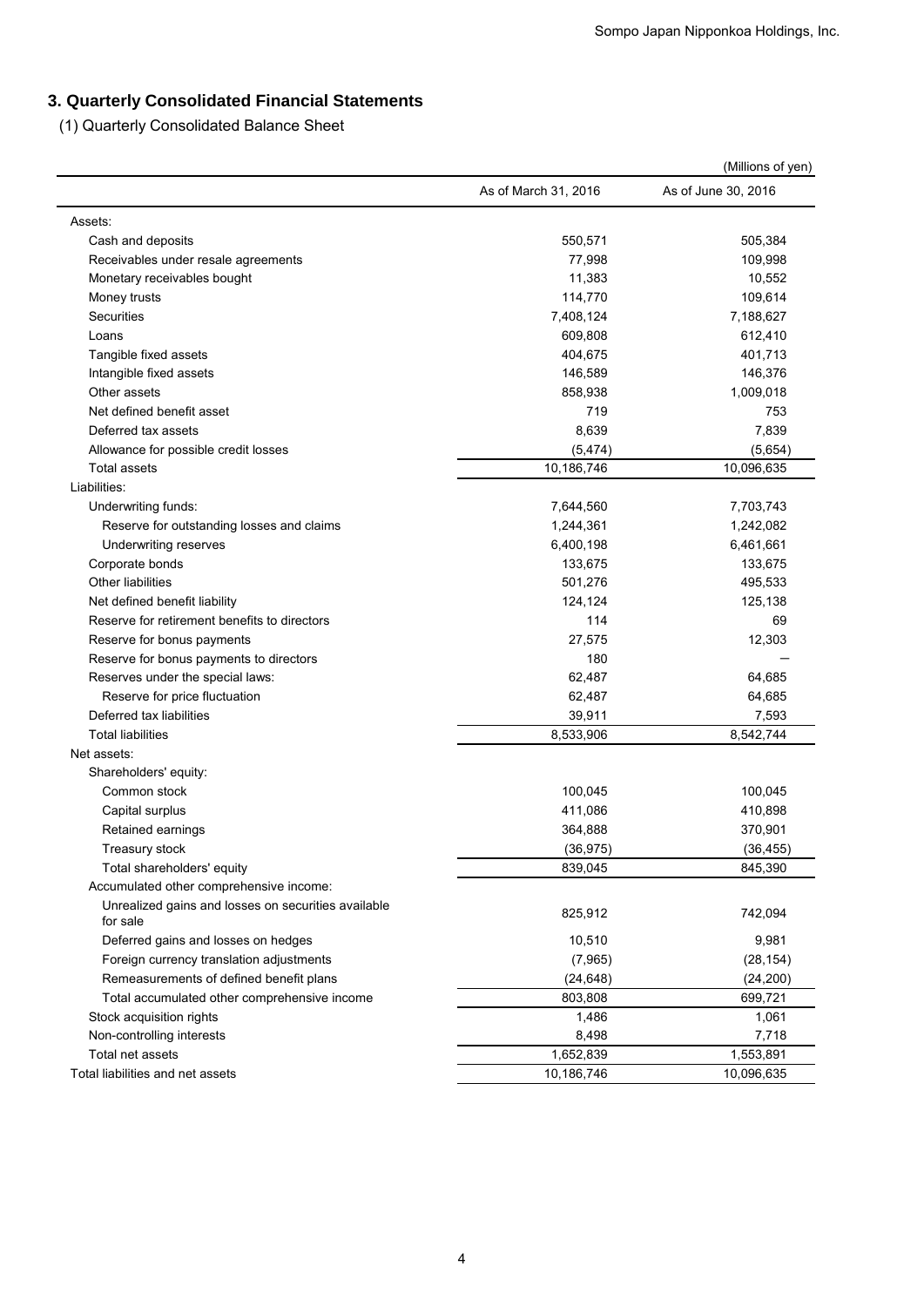| Three months ended June 30, 2016                                                                         |                                                                      | (Millions of yen)                                                    |
|----------------------------------------------------------------------------------------------------------|----------------------------------------------------------------------|----------------------------------------------------------------------|
|                                                                                                          | Three months ended<br>June 30, 2015<br>(April 1 to<br>June 30, 2015) | Three months ended<br>June 30, 2016<br>(April 1 to<br>June 30, 2016) |
| Ordinary income:                                                                                         | 832,945                                                              | 850,446                                                              |
| Underwriting income:                                                                                     | 765,648                                                              | 770,299                                                              |
| Net premiums written                                                                                     | 652,601                                                              | 654,747                                                              |
| Deposits of premiums by policyholders                                                                    | 31,357                                                               | 30,911                                                               |
| Interest and dividend income on deposits of premiums, etc.                                               | 11,175                                                               | 11,266                                                               |
| Life insurance premiums written                                                                          | 67,532                                                               | 72,900                                                               |
| Investment income:                                                                                       | 61,927                                                               | 47,764                                                               |
| Interest and dividend income                                                                             | 48,186                                                               | 43,572                                                               |
| Investment gains on money trusts<br>Investment gains on trading securities                               | 2,847<br>3,666                                                       | 91<br>1,783                                                          |
| Gains on sales of securities                                                                             | 10,856                                                               | 8,278                                                                |
| Transfer of interest and dividend income on deposits of<br>premiums, etc.                                | (11, 175)                                                            | (11, 266)                                                            |
| Other ordinary income                                                                                    | 5,370                                                                | 32,382                                                               |
| Ordinary expenses:                                                                                       | 795,460                                                              | 819,103                                                              |
| Underwriting expenses:                                                                                   | 668,813                                                              | 651,096                                                              |
| Net claims paid                                                                                          | 343,454                                                              | 342,015                                                              |
| Loss adjustment expenses                                                                                 | 34,125                                                               | 34,494                                                               |
| Net commissions and brokerage fees                                                                       | 125,986                                                              | 122,685                                                              |
| Maturity refunds to policyholders                                                                        | 50,084                                                               | 45,515                                                               |
| Life insurance claims paid and other payments<br>Provision for reserve for outstanding losses and claims | 18,523<br>18,153                                                     | 19,462<br>12,025                                                     |
| Provision for underwriting reserves                                                                      | 77,392                                                               | 68,482                                                               |
| Investment expenses:                                                                                     | 7,140                                                                | 13,634                                                               |
| Investment losses on money trusts                                                                        | 54                                                                   | 511                                                                  |
| Losses on sales of securities                                                                            | 374                                                                  | 451                                                                  |
| Impairment losses on securities                                                                          | 2,648                                                                | 5,783                                                                |
| Operating, general and administrative expenses                                                           | 116,326                                                              | 127,541                                                              |
| Other ordinary expenses:                                                                                 | 3,180                                                                | 26,831                                                               |
| Interest paid                                                                                            | 1,219                                                                | 2,026                                                                |
| Ordinary profit                                                                                          | 37,485                                                               | 31,343                                                               |
| Extraordinary gains:                                                                                     | 689                                                                  | 255                                                                  |
| Gains on disposal of fixed assets<br>Other extraordinary gains                                           | 628<br>60                                                            | 186<br>69                                                            |
| Extraordinary losses:                                                                                    | 2,349                                                                | 2,330                                                                |
| Losses on disposal of fixed assets                                                                       | 109                                                                  | 132                                                                  |
| Provision for reserves under the special laws:                                                           | 2,240                                                                | 2,198                                                                |
| Provision for reserve for price fluctuation                                                              | 2,240                                                                | 2,198                                                                |
| Net income before income taxes                                                                           | 35,824                                                               | 29,268                                                               |
| Income taxes and deferred income taxes                                                                   | 9,225                                                                | 9,205                                                                |
| Net income                                                                                               | 26,598                                                               | 20,062                                                               |
| Net income attributable to non-controlling interests                                                     | 81                                                                   | 77                                                                   |
| Net income attributable to shareholders of the parent                                                    | 26,517                                                               | 19,984                                                               |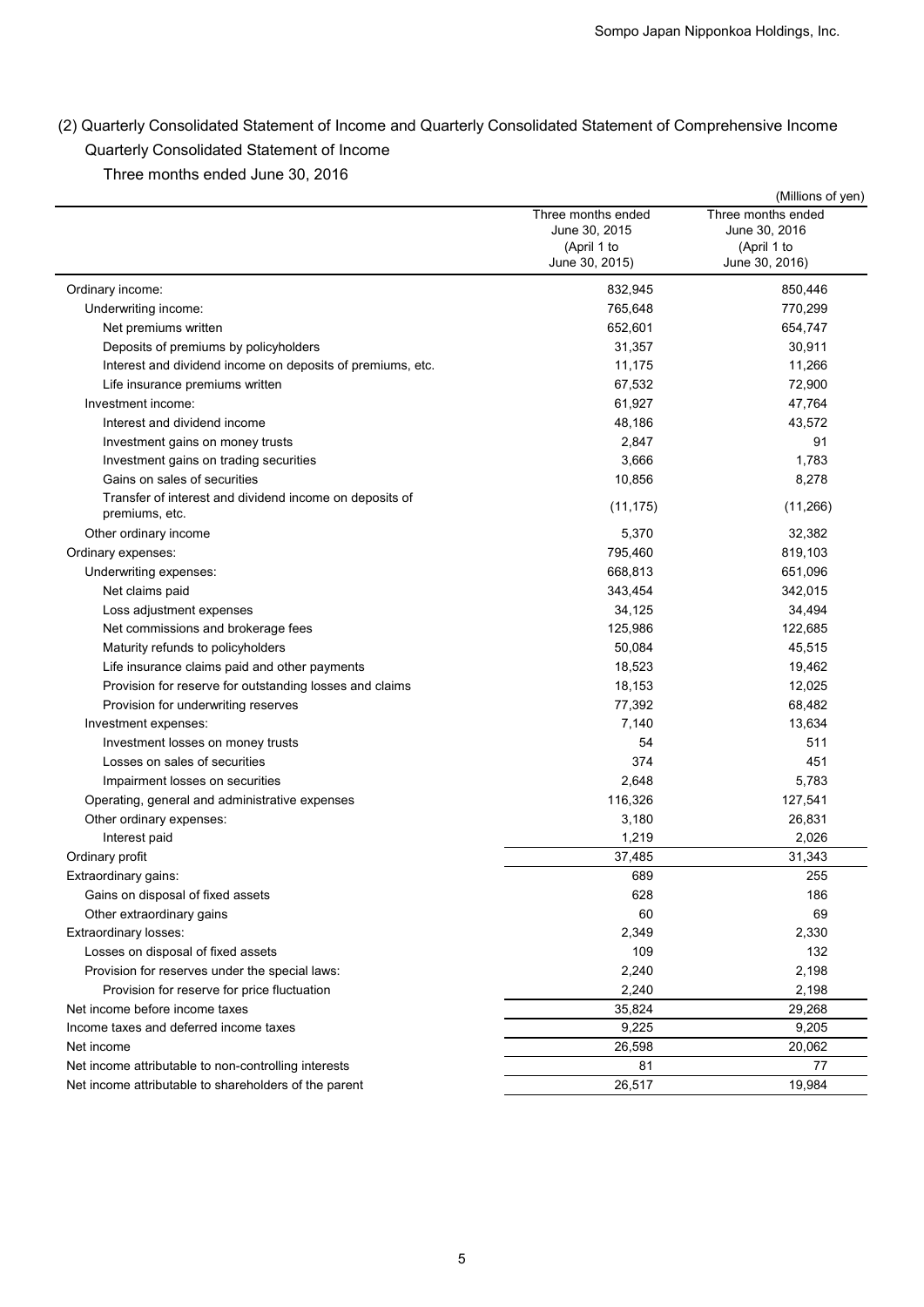# Quarterly Consolidated Statement of Comprehensive Income

|                                                                                 | Sompo Japan Nipponkoa Holdings, Inc. |                    |  |
|---------------------------------------------------------------------------------|--------------------------------------|--------------------|--|
|                                                                                 |                                      |                    |  |
|                                                                                 |                                      |                    |  |
|                                                                                 |                                      |                    |  |
|                                                                                 |                                      |                    |  |
| Quarterly Consolidated Statement of Comprehensive Income                        |                                      |                    |  |
| Three months ended June 30, 2016                                                |                                      |                    |  |
|                                                                                 |                                      | (Millions of yen)  |  |
|                                                                                 | Three months ended                   | Three months ended |  |
|                                                                                 | June 30, 2015                        | June 30, 2016      |  |
|                                                                                 | (April 1 to                          | (April 1 to        |  |
|                                                                                 | June 30, 2015)                       | June 30, 2016)     |  |
| Net income                                                                      | 26,598                               | 20,062             |  |
| Other comprehensive income:                                                     |                                      |                    |  |
| Unrealized gains and losses on securities available for sale                    | 45,639                               | (83, 811)          |  |
| Deferred gains and losses on hedges<br>Foreign currency translation adjustments | (695)                                | (529)              |  |
| Remeasurements of defined benefit plans                                         | (21, 174)<br>64                      | (19, 964)<br>447   |  |
| Share of other comprehensive income of affiliates accounted for                 |                                      |                    |  |
| under the equity method                                                         | (14)                                 | (125)              |  |
| Total other comprehensive income                                                | 23,820                               | (103, 982)         |  |
| Comprehensive income                                                            | 50,418                               | (83,919)           |  |
| (Comprehensive income attributable to)                                          |                                      |                    |  |
| Comprehensive income attributable to shareholders of the parent                 | 50,679                               | (84, 102)          |  |
| Comprehensive income attributable to non-controlling interests                  | (261)                                | 182                |  |
|                                                                                 |                                      |                    |  |
|                                                                                 |                                      |                    |  |
|                                                                                 |                                      |                    |  |
|                                                                                 |                                      |                    |  |
|                                                                                 |                                      |                    |  |
|                                                                                 |                                      |                    |  |
|                                                                                 |                                      |                    |  |
|                                                                                 |                                      |                    |  |
|                                                                                 |                                      |                    |  |
|                                                                                 |                                      |                    |  |
|                                                                                 |                                      |                    |  |
|                                                                                 |                                      |                    |  |
|                                                                                 |                                      |                    |  |
|                                                                                 |                                      |                    |  |
|                                                                                 |                                      |                    |  |
|                                                                                 |                                      |                    |  |
|                                                                                 |                                      |                    |  |
|                                                                                 |                                      |                    |  |
|                                                                                 |                                      |                    |  |
|                                                                                 |                                      |                    |  |
|                                                                                 |                                      |                    |  |
|                                                                                 |                                      |                    |  |
|                                                                                 |                                      |                    |  |
|                                                                                 |                                      |                    |  |
|                                                                                 |                                      |                    |  |
|                                                                                 |                                      |                    |  |
|                                                                                 |                                      |                    |  |
|                                                                                 |                                      |                    |  |
|                                                                                 |                                      |                    |  |
|                                                                                 |                                      |                    |  |
|                                                                                 |                                      |                    |  |
|                                                                                 |                                      |                    |  |
|                                                                                 |                                      |                    |  |
|                                                                                 |                                      |                    |  |
|                                                                                 |                                      |                    |  |
|                                                                                 |                                      |                    |  |
| 6                                                                               |                                      |                    |  |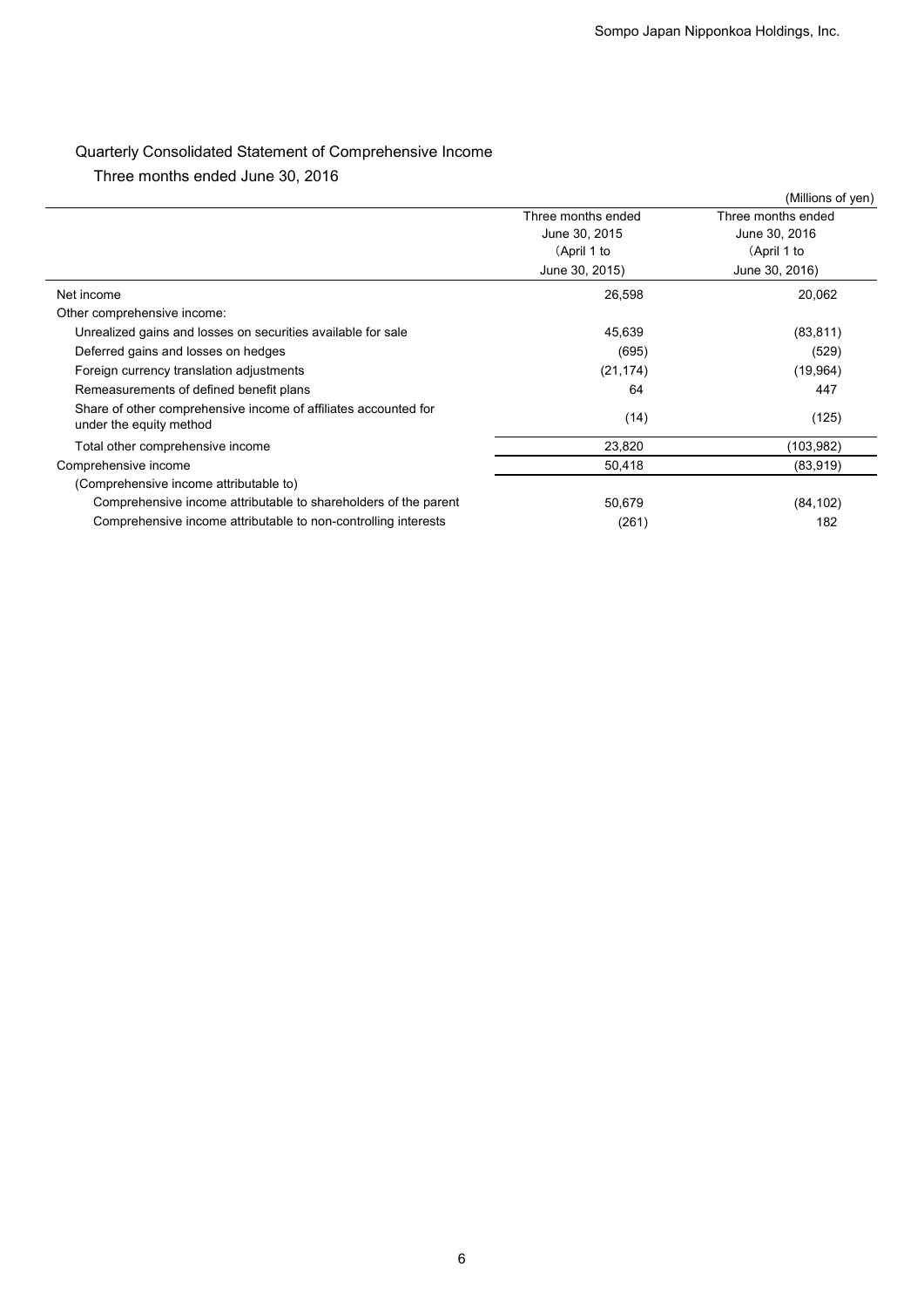(3) Notes on Going-Concern Assumption

None.

(4) Notes on Significant Changes in Shareholders' Equity

None.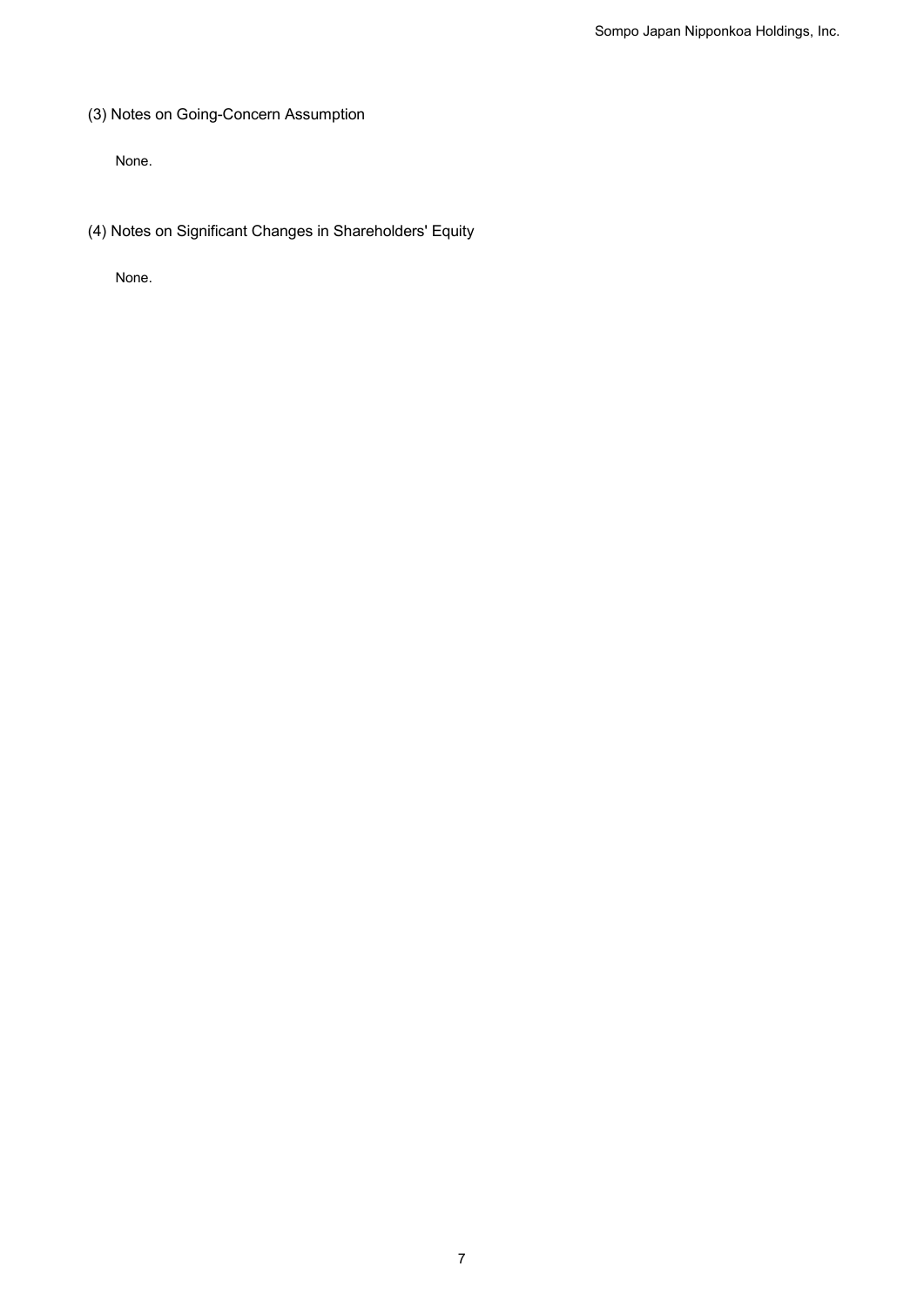# **4. Supplementary Information**

|                                                         |                                     |                                                     |                        | 4. Supplementary Information           |  |  |  |  |  |  |  |
|---------------------------------------------------------|-------------------------------------|-----------------------------------------------------|------------------------|----------------------------------------|--|--|--|--|--|--|--|
|                                                         |                                     | (1) Summary of Results of Operations (Consolidated) |                        |                                        |  |  |  |  |  |  |  |
|                                                         | Three months ended<br>June 30, 2015 | Three months ended<br>June 30, 2016                 | Increase<br>(Decrease) | (Millions of yen)<br>Rate of<br>change |  |  |  |  |  |  |  |
|                                                         | (April 1 to<br>June 30, 2015)       | (April 1 to<br>June 30, 2016)                       |                        |                                        |  |  |  |  |  |  |  |
| Ordinary income and expenses:                           |                                     |                                                     |                        | %                                      |  |  |  |  |  |  |  |
| Underwriting income:                                    | 765,648                             | 770,299                                             | 4,651                  | 0.6                                    |  |  |  |  |  |  |  |
| Net premiums written                                    | 652,601                             | 654,747                                             | 2,146                  | 0.3                                    |  |  |  |  |  |  |  |
| Deposits of premiums by policyholders                   | 31,357                              | 30,911                                              | (445)                  | (1.4)                                  |  |  |  |  |  |  |  |
| Life insurance premiums written                         | 67,532                              | 72,900                                              | 5,368                  | 7.9                                    |  |  |  |  |  |  |  |
| Underwriting expenses:                                  | 668,813                             | 651,096                                             | (17, 717)              | (2.6)                                  |  |  |  |  |  |  |  |
| Net claims paid                                         | 343,454                             | 342,015                                             | (1, 439)               | (0.4)                                  |  |  |  |  |  |  |  |
| Loss adjustment expenses                                | 34,125                              | 34,494                                              | 369                    | 1.1                                    |  |  |  |  |  |  |  |
| Net commissions and brokerage fees                      | 125,986                             | 122,685                                             | (3,300)                | (2.6)                                  |  |  |  |  |  |  |  |
| Maturity refunds to policyholders                       | 50,084                              | 45,515                                              | (4, 568)               | (9.1)                                  |  |  |  |  |  |  |  |
| Life insurance claims paid and other payments           | 18,523                              | 19,462                                              | 938                    | 5.1                                    |  |  |  |  |  |  |  |
| Provision for reserve for outstanding losses and claims | 18,153                              | 12,025                                              | (6, 128)               | (33.8)                                 |  |  |  |  |  |  |  |
| Provision for underwriting reserves                     | 77,392                              | 68,482                                              | (8,910)                | (11.5)                                 |  |  |  |  |  |  |  |
| Investment income:                                      | 61,927                              | 47,764                                              | (14, 162)              | (22.9)                                 |  |  |  |  |  |  |  |
| Interest and dividend income                            | 48,186                              | 43,572                                              | (4,614)                | (9.6)                                  |  |  |  |  |  |  |  |
| Gains on sales of securities                            | 10,856                              | 8,278                                               | (2, 577)               | (23.7)                                 |  |  |  |  |  |  |  |
| Investment expenses:                                    | 7,140                               | 13,634                                              | 6,493                  | 90.9                                   |  |  |  |  |  |  |  |
| Losses on sales of securities                           | 374                                 | 451                                                 | 76                     | 20.3                                   |  |  |  |  |  |  |  |
| Impairment losses on securities                         | 2,648                               | 5,783                                               | 3,135                  | 118.4                                  |  |  |  |  |  |  |  |
| Operating, general and administrative expenses          | 116,326                             | 127,541                                             | 11,215                 | 9.6                                    |  |  |  |  |  |  |  |
| Other ordinary income and expenses                      | 2,189                               | 5,551                                               | 3,361                  | 153.5                                  |  |  |  |  |  |  |  |
| Ordinary profit                                         | 37,485                              | 31,343                                              | (6, 142)               | (16.4)                                 |  |  |  |  |  |  |  |
| Extraordinary gains and losses:                         |                                     |                                                     |                        |                                        |  |  |  |  |  |  |  |
| Extraordinary gains                                     | 689                                 | 255                                                 | (433)                  | (62.9)                                 |  |  |  |  |  |  |  |
| <b>Extraordinary losses</b>                             | 2,349                               | 2,330                                               | (19)                   | (0.8)                                  |  |  |  |  |  |  |  |
| Extraordinary gains and losses                          | (1,660)                             | (2,075)                                             | (414)                  | $\equiv$                               |  |  |  |  |  |  |  |
| Net income before income taxes                          | 35,824                              | 29,268                                              | (6, 556)               | (18.3)                                 |  |  |  |  |  |  |  |
| Income taxes and deferred income taxes                  | 9,225                               | 9,205                                               | (20)                   | (0.2)                                  |  |  |  |  |  |  |  |
| Net income                                              | 26,598                              | 20,062                                              | (6, 535)               | (24.6)                                 |  |  |  |  |  |  |  |
| Net income attributable to non-controlling interests    | 81                                  | 77                                                  | (3)                    | (4.4)                                  |  |  |  |  |  |  |  |
| Net income attributable to shareholders of the parent   | 26,517                              | 19,984                                              | (6, 532)               | (24.6)                                 |  |  |  |  |  |  |  |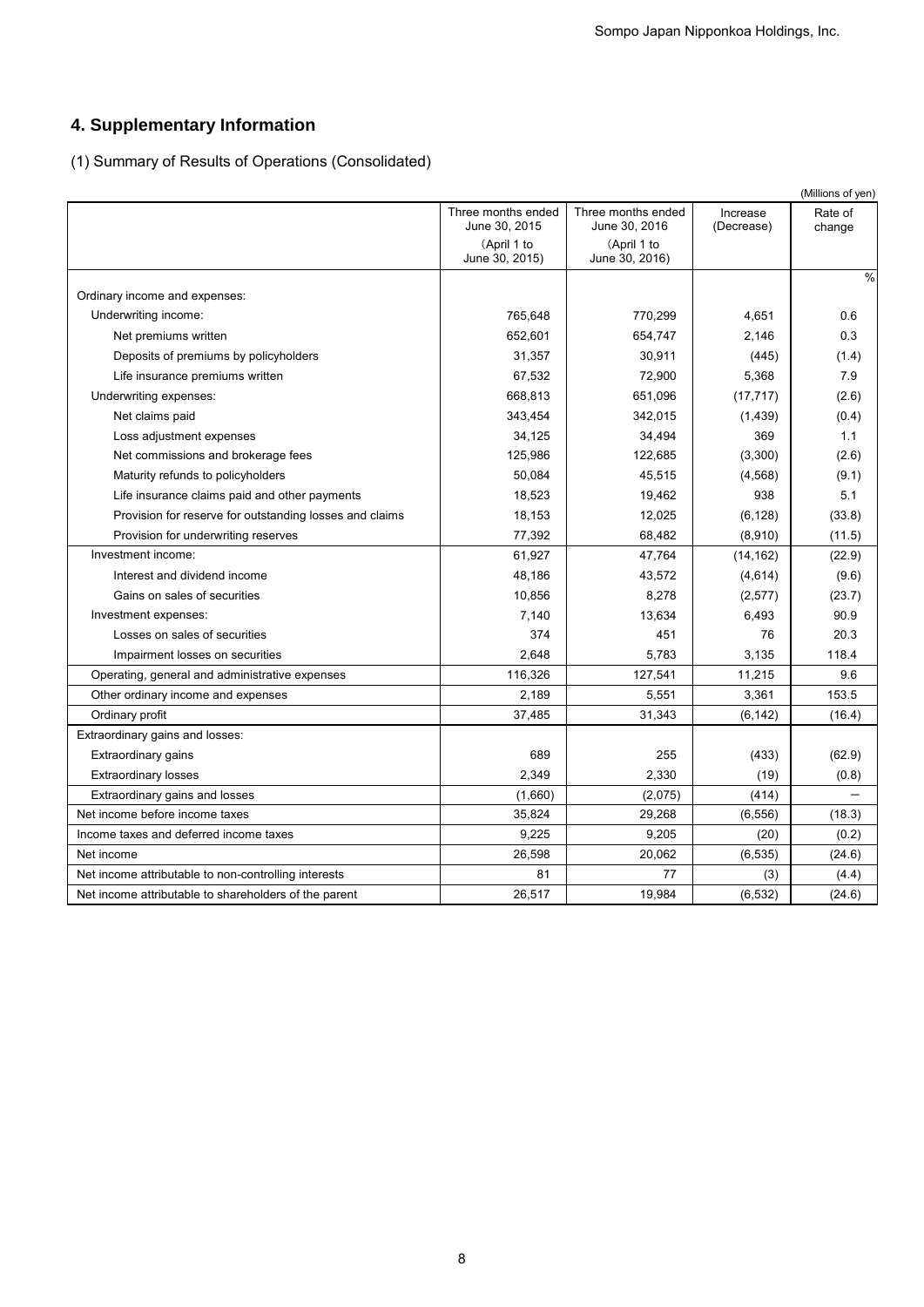## (2) Premiums Written and Claims Paid by Business Lines (Consolidated)

## Direct premiums written (including deposits of premiums by policyholders)

|                                                                                                                          |                   | Direct premiums written (including deposits of premiums by policyholders) |                            |                                                       |                                  | (Millions of yen)      |  |
|--------------------------------------------------------------------------------------------------------------------------|-------------------|---------------------------------------------------------------------------|----------------------------|-------------------------------------------------------|----------------------------------|------------------------|--|
|                                                                                                                          |                   | Three months ended June 30, 2015                                          |                            | Three months ended June 30, 2016                      |                                  |                        |  |
|                                                                                                                          |                   |                                                                           | (April 1 to June 30, 2015) |                                                       | (April 1 to June 30, 2016)       |                        |  |
| <b>Business line</b>                                                                                                     | Amount            | % of total<br>amount                                                      | Rate of<br>change          | Amount                                                | % of total<br>amount             | Rate of<br>change      |  |
| Fire and allied insurance                                                                                                | 114,421           | $\frac{0}{0}$<br>15.8                                                     | %<br>1.7                   | 108,016                                               | $\%$<br>14.7                     | $\frac{0}{0}$<br>(5.6) |  |
| Marine insurance                                                                                                         | 23,764            | 3.3                                                                       | 23.1                       | 24,253                                                | 3.3                              | 2.1                    |  |
| Personal accident insurance                                                                                              | 81,235            | 11.2                                                                      | 5.4                        | 81,350                                                | 11.1                             | 0.1                    |  |
| Voluntary automobile insurance                                                                                           | 303,801           | 41.8                                                                      | 4.1                        | 317,196                                               | 43.2                             | 4.4                    |  |
| Compulsory automobile liability insurance                                                                                | 82,718            | 11.4                                                                      | 1.9                        | 78,330                                                | 10.7                             | (5.3)                  |  |
| Others                                                                                                                   | 120,123           | 16.5                                                                      | 3.8                        | 124,941                                               | 17.0                             | 4.0                    |  |
| Total                                                                                                                    | 726,066           | 100.0                                                                     | 4.1                        | 734,087                                               | 100.0                            | 1.1                    |  |
| Deposits of premiums by policyholders                                                                                    | 31,357            | 4.3                                                                       | 0.6                        | 30,911                                                | 4.2                              | (1.4)                  |  |
| Note) The above figures represent amounts after offsetting internal transactions among segments.<br>Net premiums written |                   |                                                                           |                            |                                                       |                                  |                        |  |
|                                                                                                                          |                   | Three months ended June 30, 2015                                          |                            | (Millions of yen)<br>Three months ended June 30, 2016 |                                  |                        |  |
|                                                                                                                          |                   | (April 1 to June 30, 2015)                                                |                            |                                                       | (April 1 to June 30, 2016)       |                        |  |
| <b>Business line</b>                                                                                                     | Amount            | % of total<br>amount                                                      | Rate of<br>change          | Amount                                                | % of total<br>amount             | Rate of<br>change      |  |
|                                                                                                                          |                   | %                                                                         | $\frac{0}{0}$              |                                                       | $\%$                             | $\%$                   |  |
| Fire and allied insurance                                                                                                | 88,031            | 13.5                                                                      | 5.0                        | 83,080                                                | 12.7                             | (5.6)                  |  |
| Marine insurance                                                                                                         | 25,172            | 3.9                                                                       | 56.7                       | 24,481                                                | 3.7                              | (2.7)                  |  |
| Personal accident insurance                                                                                              | 57,296            | 8.8                                                                       | 4.7                        | 56,451                                                | 8.6                              | (1.5)                  |  |
| Voluntary automobile insurance                                                                                           | 304,678           | 46.7                                                                      | 4.2                        | 317,162                                               | 48.4                             | 4.1                    |  |
| Compulsory automobile liability insurance                                                                                | 72,755            | 11.1                                                                      | 2.8                        | 67,801                                                | 10.4                             | (6.8)                  |  |
| Others                                                                                                                   | 104,666           | 16.0                                                                      | 7.7                        | 105,770                                               | 16.2                             | 1.1                    |  |
| Total                                                                                                                    | 652,601           | 100.0                                                                     | 6.1                        | 654,747                                               | 100.0                            | 0.3                    |  |
| Note) The above figures represent amounts after offsetting internal transactions among segments.                         |                   |                                                                           |                            |                                                       |                                  |                        |  |
| Net claims paid                                                                                                          |                   |                                                                           |                            |                                                       |                                  |                        |  |
|                                                                                                                          |                   | Three months ended June 30, 2015                                          |                            |                                                       | Three months ended June 30, 2016 | (Millions of yen)      |  |
|                                                                                                                          |                   | (April 1 to June 30, 2015)                                                |                            |                                                       | (April 1 to June 30, 2016)       |                        |  |
| <b>Business line</b>                                                                                                     | Amount            | % of total<br>amount                                                      | Rate of<br>change          | Amount                                                | % of total<br>amount             | Rate of<br>change      |  |
| Fire and allied insurance                                                                                                |                   | $\frac{0}{0}$                                                             | %                          |                                                       | $\%$                             | $\frac{0}{0}$          |  |
| Marine insurance                                                                                                         | 51,582            | 15.0                                                                      | (34.0)                     | 55,198                                                | 16.1                             | 7.0                    |  |
| Personal accident insurance                                                                                              | 10,190            | 3.0<br>7.5                                                                | 46.7<br>1.7                | 10,063                                                | 2.9<br>7.2                       | (1.2)                  |  |
|                                                                                                                          | 25,806            | 45.6                                                                      |                            | 24,791                                                | 43.8                             | (3.9)                  |  |
| Voluntary automobile insurance                                                                                           | 156,497           | 16.0                                                                      | (2.2)                      | 149,637                                               | 16.5                             | (4.4)                  |  |
| Compulsory automobile liability insurance<br>Others                                                                      | 55,041            | 12.9                                                                      | (1.4)                      | 56,571                                                |                                  | 2.8                    |  |
| Total                                                                                                                    | 44,336<br>343,454 | 100.0                                                                     | 6.8<br>(6.6)               | 45,751<br>342,015                                     | 13.4<br>100.0                    | 3.2<br>(0.4)           |  |

## Net premiums written

|                                           |                                  |                      |                   |                                  |                            | (Millions of yen) |  |
|-------------------------------------------|----------------------------------|----------------------|-------------------|----------------------------------|----------------------------|-------------------|--|
|                                           | Three months ended June 30, 2015 |                      |                   | Three months ended June 30, 2016 |                            |                   |  |
|                                           | (April 1 to June 30, 2015)       |                      |                   |                                  | (April 1 to June 30, 2016) |                   |  |
| <b>Business line</b>                      | Amount                           | % of total<br>amount | Rate of<br>change | Amount                           | % of total<br>amount       | Rate of<br>change |  |
|                                           |                                  | $\%$                 | $\%$              |                                  | $\%$                       | %                 |  |
| Fire and allied insurance                 | 88,031                           | 13.5                 | 5.0               | 83,080                           | 12.7                       | (5.6)             |  |
| Marine insurance                          | 25,172                           | 3.9                  | 56.7              | 24,481                           | 3.7                        | (2.7)             |  |
| Personal accident insurance               | 57,296                           | 8.8                  | 4.7               | 56,451                           | 8.6                        | (1.5)             |  |
| Voluntary automobile insurance            | 304,678                          | 46.7                 | 4.2               | 317,162                          | 48.4                       | 4.1               |  |
| Compulsory automobile liability insurance | 72,755                           | 11.1                 | 2.8               | 67,801                           | 10.4                       | (6.8)             |  |
| <b>Others</b>                             | 104,666                          | 16.0                 | 7.7               | 105,770                          | 16.2                       | 1.1 <sub>1</sub>  |  |
| Total                                     | 652,601                          | 100.0                | 6.1               | 654,747                          | 100.0                      | 0.3               |  |

## Net claims paid

|                                           |                            |                                  |                   |                                  |                      | (Millions of yen) |  |
|-------------------------------------------|----------------------------|----------------------------------|-------------------|----------------------------------|----------------------|-------------------|--|
|                                           |                            | Three months ended June 30, 2015 |                   | Three months ended June 30, 2016 |                      |                   |  |
|                                           | (April 1 to June 30, 2015) |                                  |                   | (April 1 to June 30, 2016)       |                      |                   |  |
| <b>Business line</b>                      | Amount                     | % of total<br>amount             | Rate of<br>change | Amount                           | % of total<br>amount | Rate of<br>change |  |
|                                           |                            | $\frac{0}{0}$                    | %                 |                                  | $\frac{0}{0}$        | %                 |  |
| Fire and allied insurance                 | 51,582                     | 15.0                             | (34.0)            | 55,198                           | 16.1                 | 7.0               |  |
| Marine insurance                          | 10,190                     | 3.0                              | 46.7              | 10,063                           | 2.9                  | (1.2)             |  |
| Personal accident insurance               | 25,806                     | 7.5                              | 1.7               | 24,791                           | 7.2                  | (3.9)             |  |
| Voluntary automobile insurance            | 156,497                    | 45.6                             | (2.2)             | 149,637                          | 43.8                 | (4.4)             |  |
| Compulsory automobile liability insurance | 55,041                     | 16.0                             | (1.4)             | 56,571                           | 16.5                 | 2.8               |  |
| <b>Others</b>                             | 44.336                     | 12.9                             | 6.8               | 45,751                           | 13.4                 | 3.2               |  |
| Total                                     | 343,454                    | 100.0                            | (6.6)             | 342.015                          | 100.0                | (0.4)             |  |